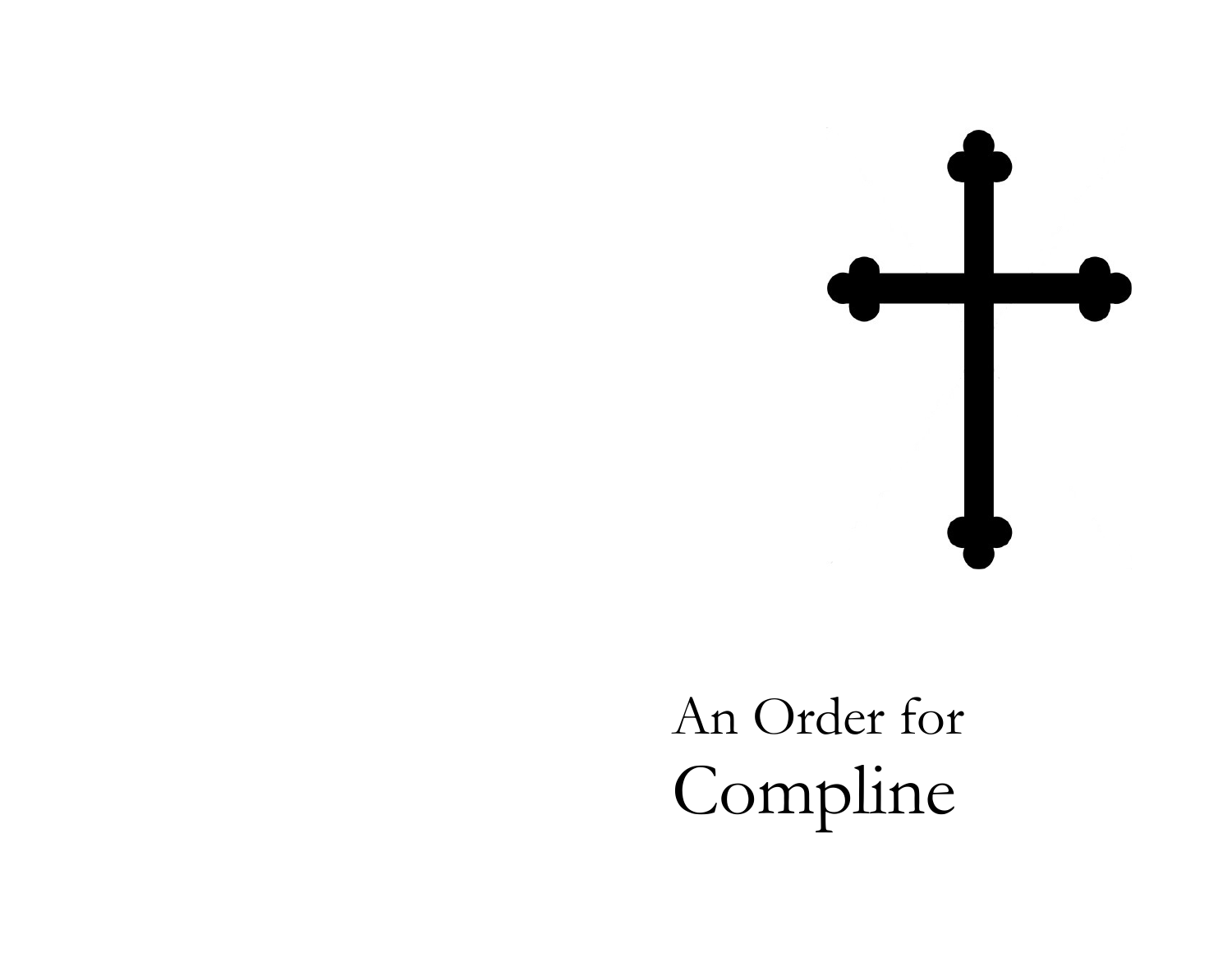Lord, you now have set your servant free \* to go in peace as you have promised;

For these eyes of mine have seen the Savior, \* whom you have prepared for all the world to see:

A Light to enlighten the nations, \* and the glory of your people Israel.

Glory to the Father, and to the Son, and to the Holy Spirit: \* as it was in the beginning, is now, and will be for ever. Amen.

*All repeat the Antiphon*

Guide us waking, O Lord, and guard us sleeping; that awake we may watch with Christ, and asleep we may rest in peace.

*In Easter Season, add Alleluia, alleluia, alleluia.*

*Officiant* Let us bless the Lord. *People* Thanks be to God.

*The Officiant concludes*

The almighty and merciful Lord, Father, Son, and Holy Spirit, bless us and keep us. *Amen.*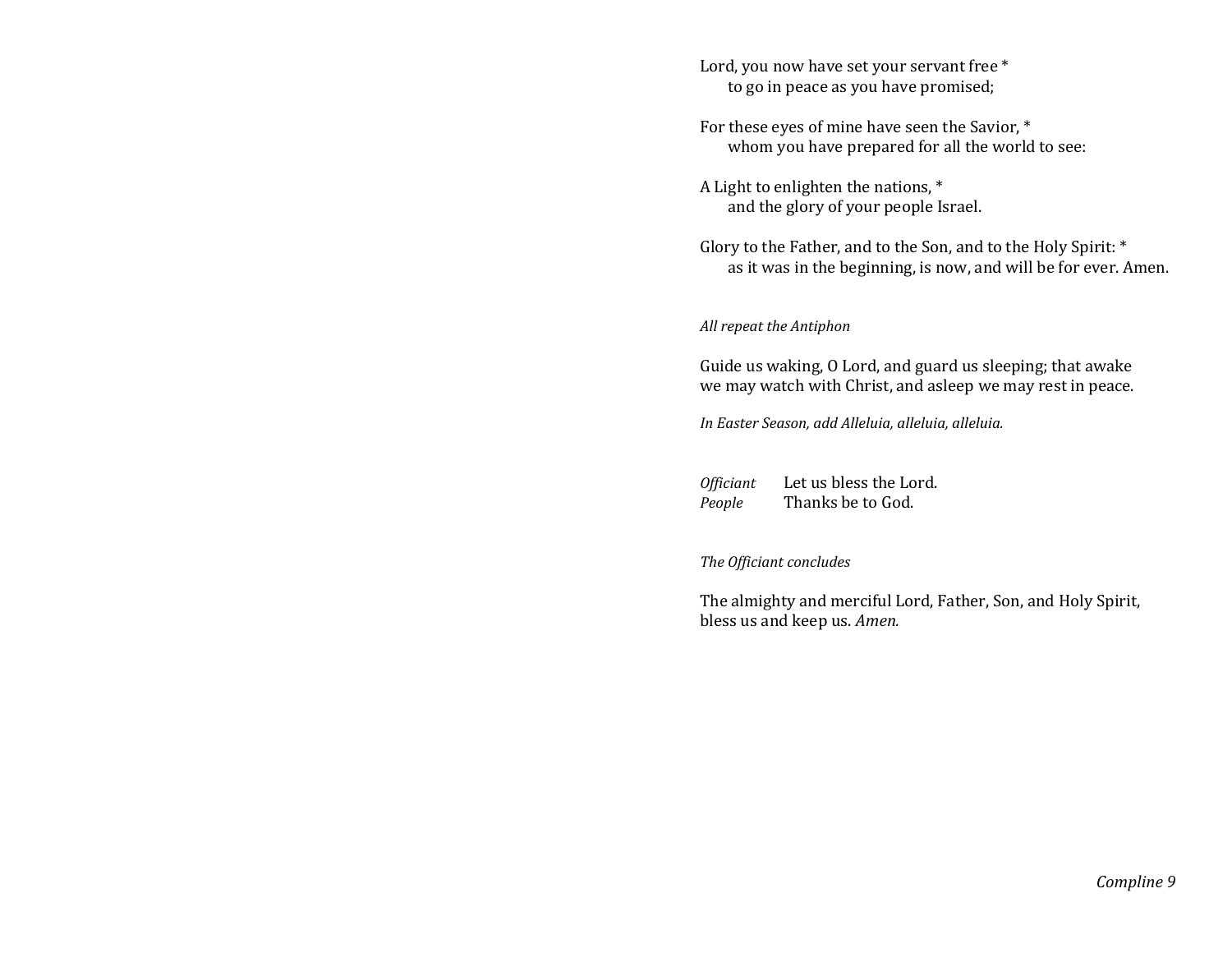### *A Collect for Saturdays*

We give you thanks, O God, for revealing your Son Jesus Christ to us by the light of his resurrection: Grant that as we sing your glory at the close of this day, our joy may abound in the morning as we celebrate the Paschal mystery; through Jesus Christ our Lord. Amen.

#### *One of the following prayers may be added*

Keep watch, dear Lord, with those who work, or watch, or weep this night, and give your angels charge over those who sleep. Tend the sick, Lord Christ; give rest to the weary, bless the dying, soothe the suffering, pity the afflicted, shield the joyous; and all for your love's sake. Amen.

#### or this

O God, your unfailing providence sustains the world we live in and the life we live: Watch over those, both night and day, who work while others sleep, and grant that we may never forget that our common life depends upon each other's toil; through Jesus Christ our Lord. Amen.

*Silence may be kept, and free intercessions and thanksgivings may be offered.*

*The service concludes with the Song of Simeon with this Antiphon, which is sung or said by all*

Guide us waking, O Lord, and guard us sleeping; that awake we may watch with Christ, and asleep we may rest in peace.

*In Easter Season, add* Alleluia, alleluia, alleluia.

# An Order for Compline

#### *The Officiant begins*

The Lord Almighty grant us a peaceful night and a perfect end. *Amen.*

*Officiant* Our help is in the Name of the Lord; *People* The maker of heaven and earth.

The Officiant may then say Let us confess our sins to God.

*Silence may be kept.*

*Officiant and People*

Almighty God, our heavenly Father: We have sinned against you, through our own fault, in thought, and word, and deed, and in what we have left undone. For the sake of your Son our Lord Jesus Christ, forgive us all our offenses; and grant that we may serve you in newness of life, to the glory of your Name. Amen.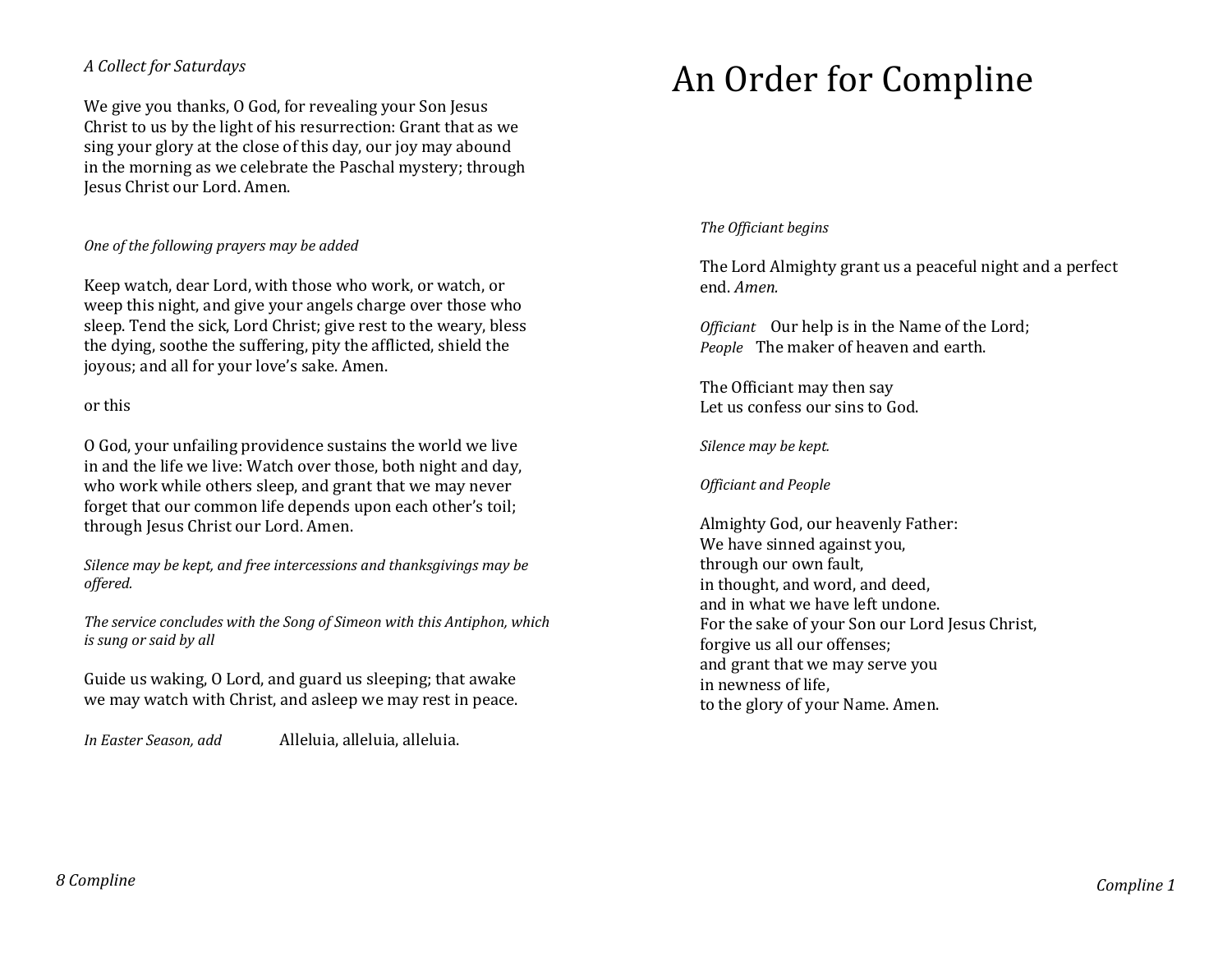#### *Officiant*

May the Almighty God grant us forgiveness of all our sins, and the grace and comfort of the Holy Spirit. Amen.

#### *The Officiant then says*

|        | O God, make speed to save us.  |
|--------|--------------------------------|
| People | O Lord, make haste to help us. |

#### *Officiant and People*

Glory to the Father, and to the Son, and to the Holy Spirit: as it was in the beginning, is now, and will be for ever. Amen.

#### Except in Lent, add Alleluia.

*One or more of the following Psalms are sung or said. Other suitable selections may be substituted.*

#### **Psalm 4** Cum invocarem

- 1 Answer me when I call, O God, defender of my cause; \* you set me free when I am hard-pressed; have mercy on me and hear my prayer.
- 2 "You mortals, how long will you dishonor my glory? \* how long will you worship dumb idols and run after false gods?"
- 3 Know that the Lord does wonders for the faithful; \* when I call upon the Lord, he will hear me.
- 4 Tremble, then, and do not sin; \* speak to your heart in silence upon your bed.
- 5 Offer the appointed sacrifices \* and put your trust in the Lord.

Give us this day our daily bread. Give us today our daily bread. And forgive us our trespasses, Forgive us our sins as we forgive those as we forgive those who trespass against us. who sin against us. And lead us not into temptation, Save us from the time of trial, but deliver us from evil. and deliver us from evil.

| Officiant | Lord, hear our prayer;       |
|-----------|------------------------------|
| People    | And let our cry come to you. |
| Officiant | Let us pray.                 |

*The Officiant then says one of the following Collects*

Be our light in the darkness, O Lord, and in your great mercy defend us from all perils and dangers of this night; for the love of your only Son, our Savior Jesus Christ. *Amen.*

Be present, O merciful God, and protect us through the hours of this night, so that we who are wearied by the changes and chances of this life may rest in your eternal changelessness; through Jesus Christ our Lord. *Amen.*

Look down, O Lord, from your heavenly throne, and illumine this night with your celestial brightness; that by night as by day your people may glorify your holy Name; through Jesus Christ our Lord. *Amen.*

Visit this place, O Lord, and drive far from it all snares of the enemy; let your holy angels dwell with us to preserve us in peace; and let your blessing be upon us always; through Jesus Christ our Lord. *Amen.*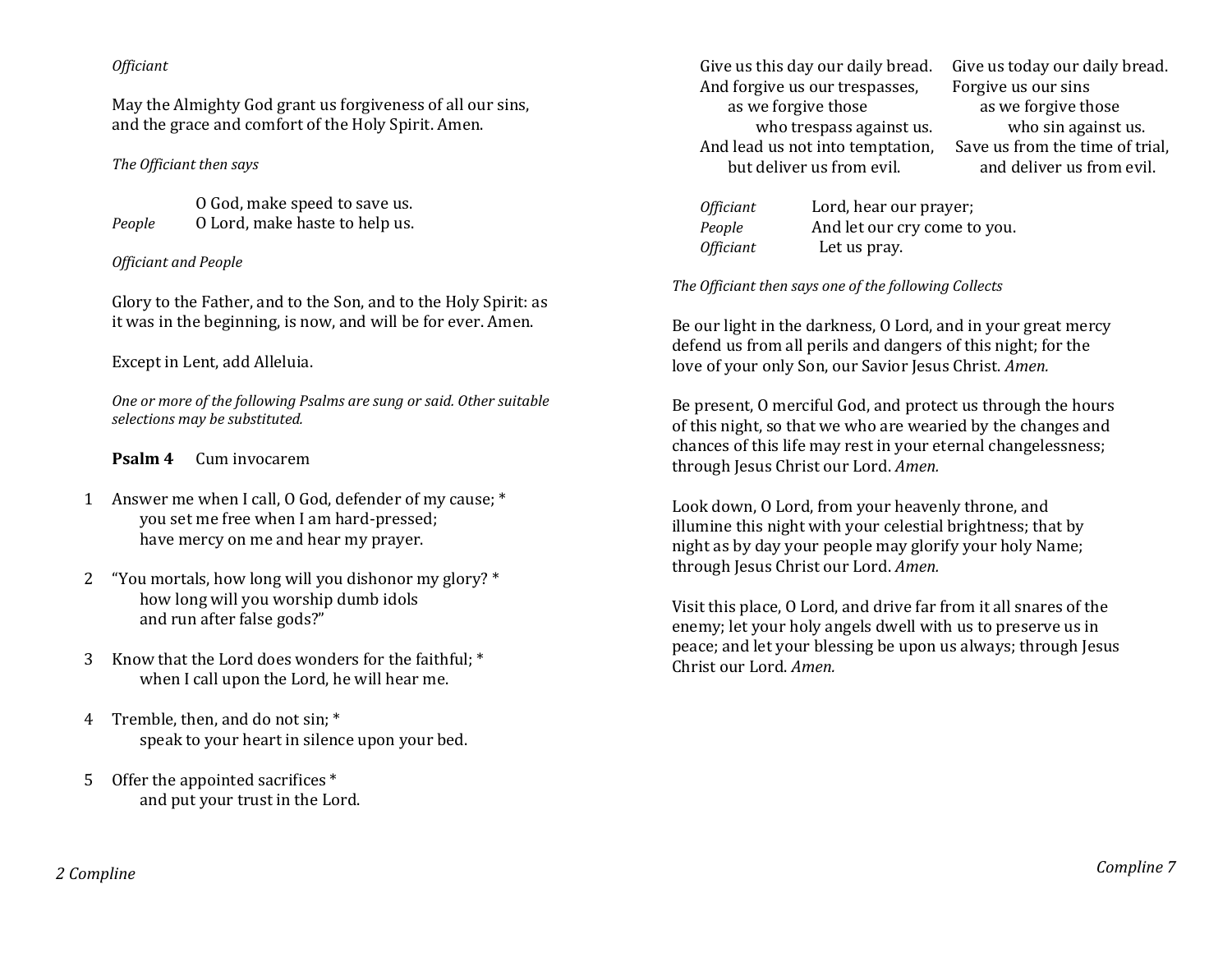May the God of peace, who brought again from the dead our Lord Jesus, the great shepherd of the sheep, by the blood of the eternal covenant, equip you with everything good that you may do his will, working in you that which is pleasing in his sight, through Jesus Christ; to whom be glory for ever and ever. Hebrews 13:20-21

*People* Thanks be to God.

*or this*

Be sober, be watchful. Your adversary the devil prowls around like a roaring lion, seeking someone to devour.

Resist him, firm in your faith. I Peter 5:8-9a

*People* Thanks be to God.

*A hymn suitable for the evening may be sung.*

## *Then follows*

V. Into your hands, O Lord, I commend my spirit; R. For you have redeemed me, O Lord, O God of truth. V. Keep us, O Lord, as the apple of your eye; R. Hide us under the shadow of your wings.

Lord, have mercy. *Christ, have mercy.* Lord, have mercy.

# *Officiant and People*

- Our Father, who art in heaven, Our Father in heaven, hallowed be thy Name, hallowed be your Name, thy kingdom come, your kingdom come, thy will be done,  $\frac{1}{2}$  vour will be done,
	- on earth as it is in heaven. on earth as in heaven.
- 6 Many are saying, "Oh, that we might see better times!" \* Lift up the light of your countenance upon us, O Lord.
- 7 You have put gladness in my heart, \* more than when grain and wine and oil increase.
- 8 I lie down in peace; at once I fall asleep; \* For only you, Lord, make me dwell in safety.

# **Psalm 31** *In te, Domine, speravi*

- 1 In you, O Lord, have I taken refuge; let me never be put to shame: \* deliver me in your righteousness.
- 2 Incline your ear to me; \* make haste to deliver me.
- 3 Be my strong rock, a castle to keep me safe, for you are my crag and my stronghold; \* for the sake of your Name, lead me and guide me.
- 4 Take me out of the net that they have secretly set for me, \* for you are my tower of strength.
- 5 Into your hands I commend my spirit, \* for you have redeemed me, O Lord, O God of truth.

# **Psalm 91** Qui habitat

- 1 He who dwells in the shelter of the Most High \* abides under the shadow of the Almighty.
- 2 He shall say to the Lord, "You are my refuge and my stronghold, \* my God in whom I put my trust."